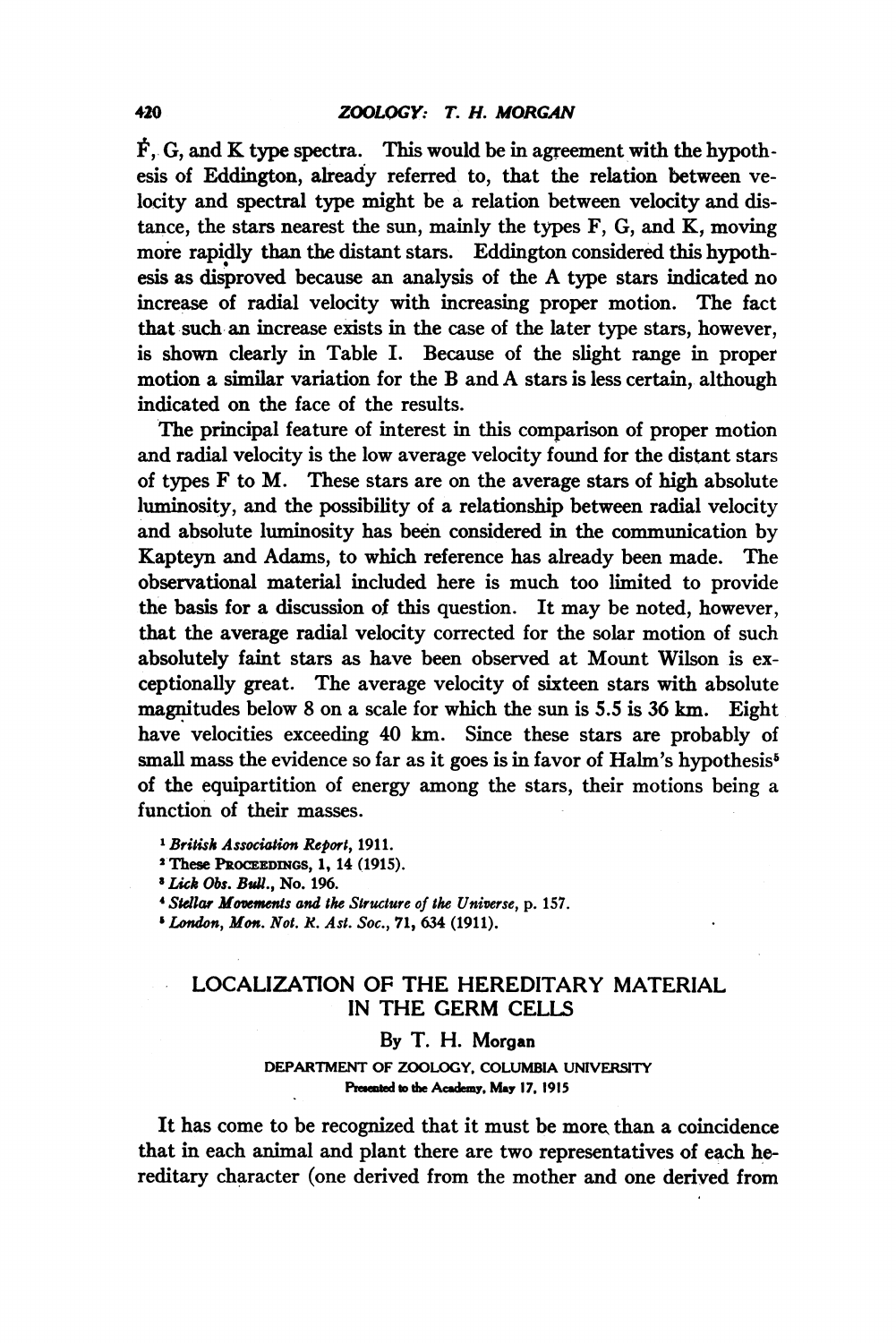the father), and that there are two of each kind of chromosome (one derived from the mother and one derived from the father). Moreoverthis relation becomes much more impressive when it is found that in the formation of the germ cells the representatives of the different characters separate from each other, and that the chromosomes separate also, so that each germ cell has but one set of factors and but one set of chromosomes. The comparison does not stop even here, and I propose to review briefly the further evidence that leads to the conclusion that the chromosomes are the bearers of the hereditary characters and that. the known chromosomal behavior suffices as a mechanism to explain Mendel's law.



FIG. 1. DIAGRAMS OF SEX DETERMINATION; A, TYPE IN WHICH THE FEMALE IS XX AND THE MALE XO; B, TYPE IN WHICH THE FEMALE IS XX AND THE MALE XY.

Sex Linked Inheritance and the Sex Chromosomes. There is one exception to the rule of the dual nature of the chromosomes and at the same time an exception to the rule of the dual nature of the hereditary factors. In many species of animals it has been shown that while there are two sex chromosomes in the female, there is only one in the male (fig. <sup>1</sup> a). It is true in other animals often closely related to these, that the male may have one sex chromosome like the two in the female, and in addition <sup>a</sup> smaller Y chromosome, and in <sup>a</sup> few cases the Y may be as large as the  $X$  (fig. 1 b). In Drosophila there is an  $XY$  pair in the male, but the Y chromosome has been shown not to carry any factors that affect the characters due to factors carried by the X chromosomes. The influence of the Y is therefore nil, and the results are the same as though no Y were present.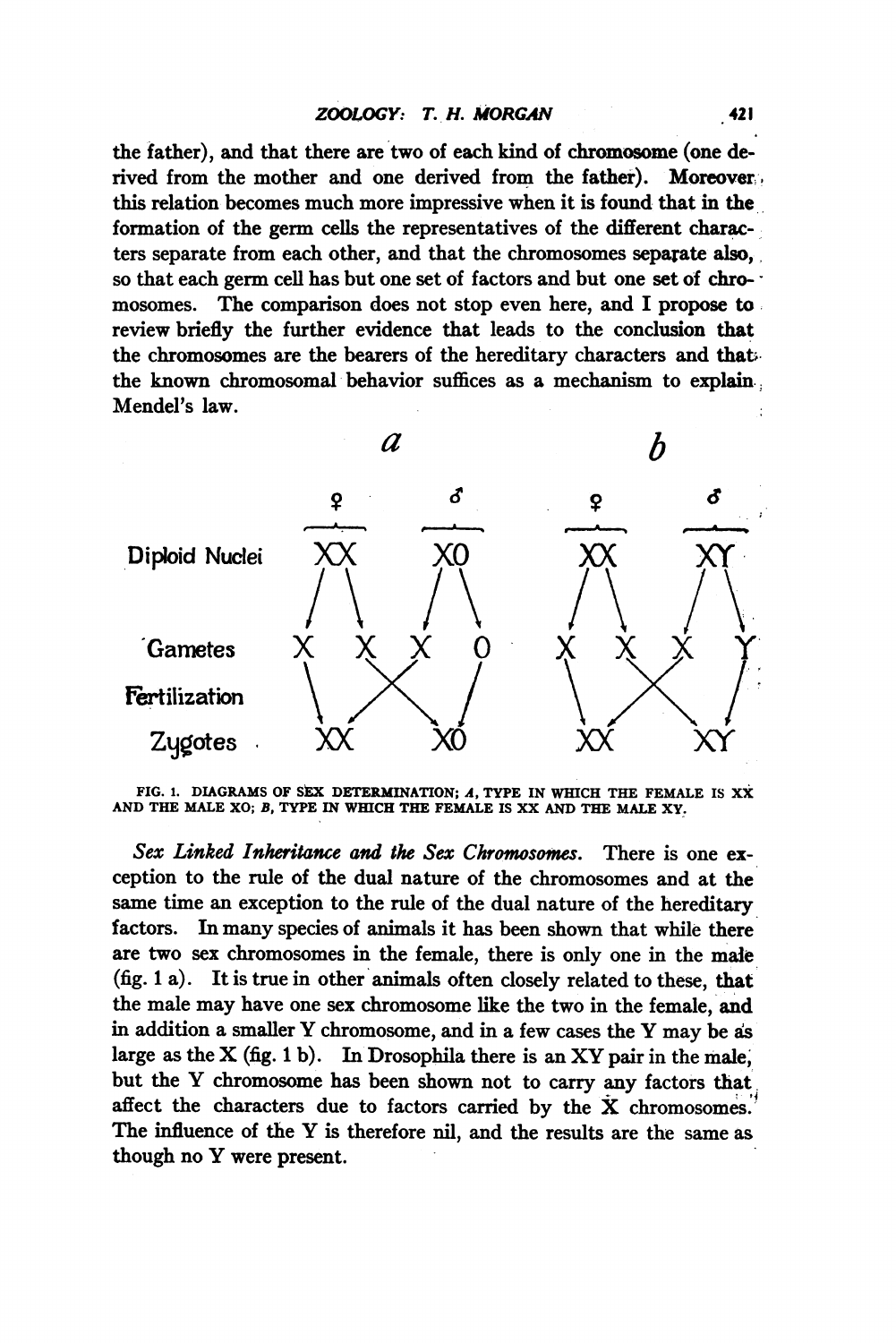The unequal distribution of the X chromosomes in the two sexes has furnished an opportunity to examine the theory that the chromosomes are the bearers of the hereditary factors, because it can be shown that the inheritance of a certain class of characters follows the known <sup>i</sup> stribution of the sex chromosomes. For example, color blindness in man is inherited in the following way (figs. 2 and 3). A color blind man mar-<br>ried to a normal woman (fig. 2) produces normal sons and daughters. If ried to a normal woman (fig. 2) produces normal sons and daughters. two individuals that have had this origin should marry each other, the daughters will all be normal, half of the sons will be normal but half will be color blind. In other words the color blind grandfather has transmitted his defect to none of his granddaughters, but to half of his grandsons. If we assume that color blindness is due to factors carried by the  $X$  chromosomes—in this case by the single  $X$  chromosome of the grandfather-the inheritance of the chromosome (to the right) and of the defect (to the left) is the same, as shown by the scheme (fig. 2).

Conversely if a color blind female is married to a normal male (fig. 3), all of the sons will be color blind, but all of the daughters willbe normal, If such a color blind male (or any color blind male in fact) is mated with a female having this origin, half of the daughters will be color blind, half normal; half of the sons will be color blind, half will be normal. In other words the color blind grandmother transmits her defect to all of her sons, and to half of her granddaughters and to half of her grandsons. The inheritance of the chromosomes and of the defect is strictly parallel in this case also, as seen in the diagram (fig. 3). In the fruit-fly Drosophila ampelophila) there have been found over 40 sex-linked characters all of which are inherited according to the scheme given above. Moreover all possible combinations and tests that have been madeand there are many ways of testing such a conclusion-have given results that are entirely consistent with this scheme.

Linkage. If the hereditary characters are carried by the chromosomes we should expect that there would be great groups of characters that go together in inheritance, because while the number of the chromosomes is limited the number of the hereditary characters must be very great.

In Drosophila the number of pairs of chromosomes is only four, while over one hundred mutant characters have been studied. These characters fall into four great groups. The names of some of these characters that involve nearly all parts of the body, are given in the following list: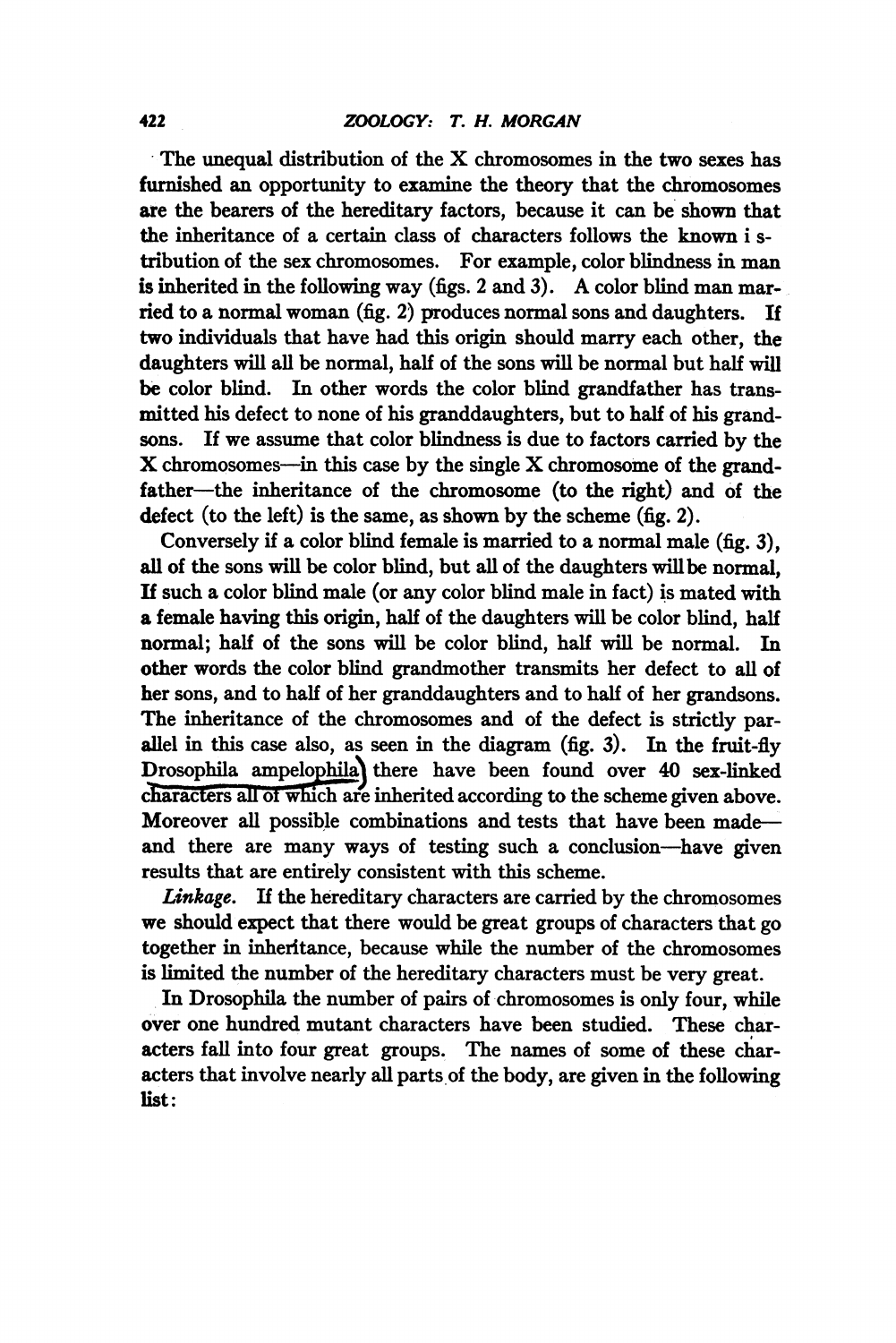

FIG. 2. DIAGRAM OF INHERITANCE OF COLOR BLINDNESS IN MAN. THE COLOR BLIND EYE AND THE X CHROMOSOME THAT CARRIES THE FACTOR FOR COLOR BLINDNESS ARE REPRESENTED IN SOLID BLACK. IN THIS DIAGRAM THE CHARACTER ENTERS THROUGH MALE.



FIG. 3. AS IN FIG. 2, BUT HERE THE COLOR BLINDNESS ENTERS THROUGH THE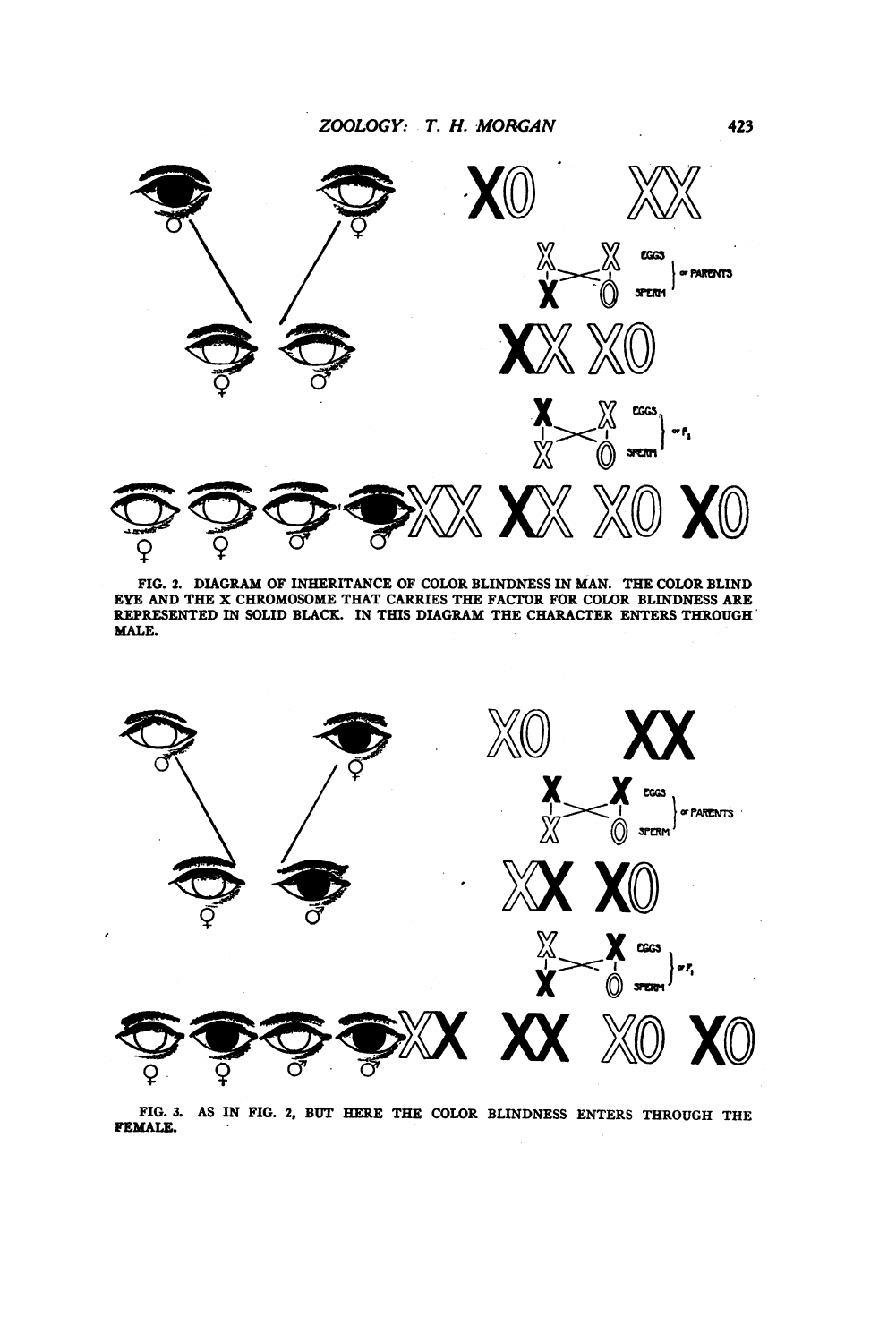#### ZOOLOGY: T. H. MORGAN

Group I Abnormal Bar Bifid Bow Cherry Chrome Cleft Club Depressed Dotted Eosin Facet Forked Furrowed Fused Green Jaunty Lemon Lethal's, 13 Miniature Notch Reduplicated Ruby Rudimentary Sable Shifted **Short** Skee Spoon Spot Tan Truncate intensifier Vermilion White Yellow

Group II Antlered Apterous Arc Balloon Black Blistered Comma **Confluent** Cream II Curved Dachs Extra vein. Fringed Jaunty Limited Little crossover Morula **Olive** Plexus Purple Speck Strap Streak Trefoil Truncate Vestigial

'Band Beaded Cream III Deformed Dwarf Ebony Giant Kidney Low crossing over Maroon Peach Pink Rough Safranin Sepia Sooty Spineless Spread Trident Truncate intensifier Whitehead White ocelli

Group III

Group IV Bent Eyeless

A group consists of those characters that are inherited together, or rather tend to be inherited together. The chromosome groups of the male and of the female of Drosophila ampelophila are shown in figure 4. There is a pair of sex chromosomes, two pairs of large chromosomes, and a very small pair-four pairs in all. The coincidence between the number of hereditary groups and of the chromosomes is sufficiently evident to render comment unnecessary.

Crossing over. <sup>I</sup> have said that the characters that belong to the first group tend to be inherited together. Thus, if a fly with white eyes and yellow wings be crossed to the wild type, having red eyes and gray wings, the second generation of flies will be white yellow and gray red gray, except that once in a hundred times a fly will be found that is white

424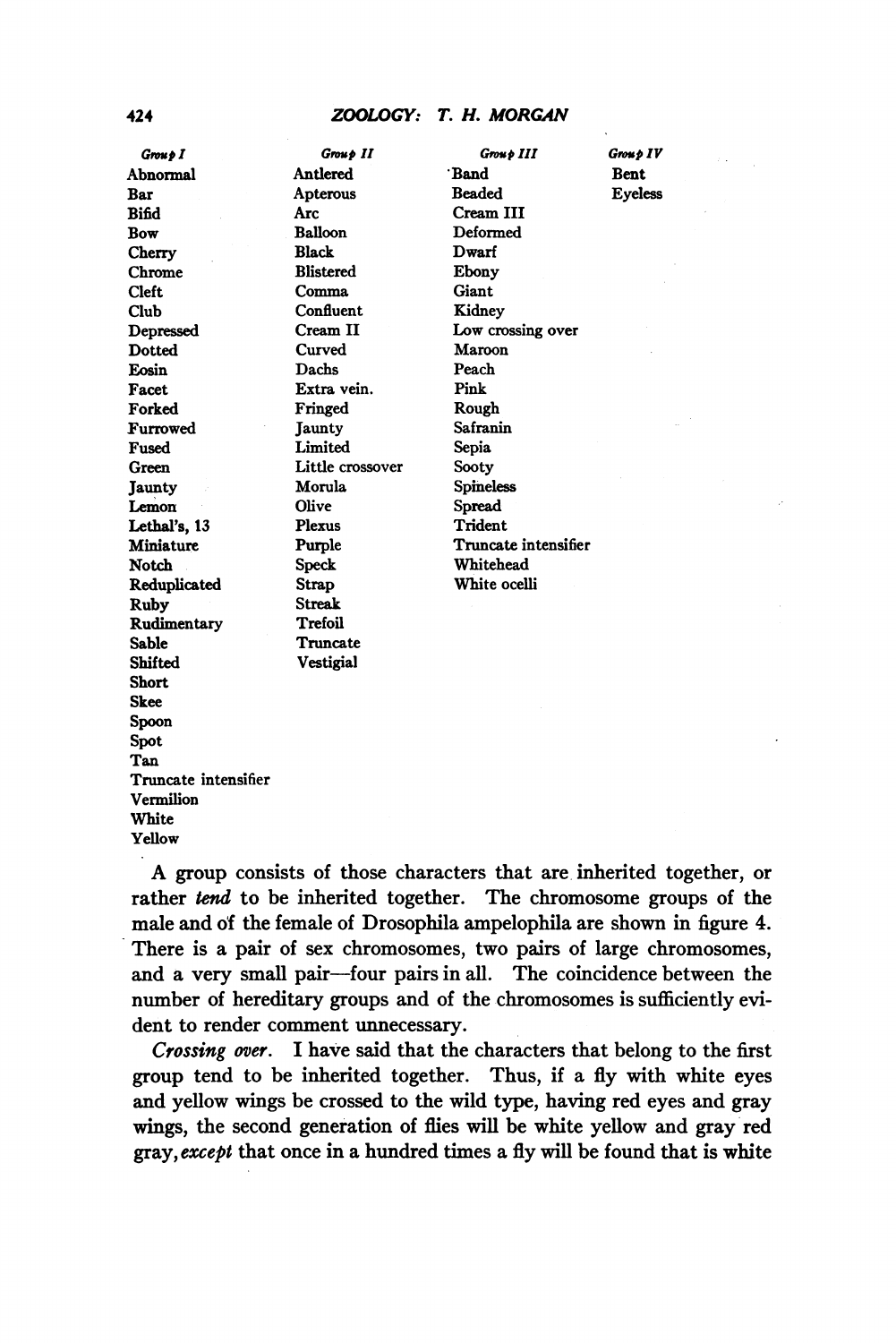gray or else red yellow. In other words an exchange of characters has in some way taken place, but not oftener than once in a hundred times. We can see the exchange taking place in the reverse way if we cross <sup>a</sup> white eyed, gray winged fly to a red eyed, yellow winged fly. In the second generation the flies will now be white gray and red yellow, except that once in a hundred times a fly will appear that is white yellow or red gray.

Now if at the time when the chromosomes conjugate the two like chromosomes should exchange pieces, a consistent explanation of the results described above can be given. As a matter of fact there are several stages before, during and after conjugation of the chromosomes when interchange of pieces might take place. One of the phases is il-



FIG. 4. DIAGRAMS OF THE CHROMOSOMES OF DROSOPHILA AMPELOPHILA: TO THE LEFT, NORMAL FEMALE; IN THE MIDDLE, NORMAL MALE; TO THE RIGHT, NON-DISJUNC-TIONAL FEMALE.

lustrated in the following diagram (fig. 5). Two homologous chromosomes are represented as each made up of <sup>a</sup> single line of beads. During conjugation, like chromosomes come together, and as they unite they can be seen often to twist around each other in consequence of which the parts come to line up on opposite sides of each other, as shown in the figure. When the chromosomes move apart the beads on one side are represented as passing to one pole, and those on the opposite side to the other pole; this means that during conjugation the pairs of factors, here represented by the beads, segregate independently of each other, and that the forces that draw the beads apart are often stronger than those that hold consecutive beads in their original line or series.

It may then, <sup>I</sup> think, be fairly claimed that the facts of crossing-over which must be due to interchange between homologous chromosomes, if chromosomes be admitted as the bearers of the hereditary factors, can be accounted for without departing from the known behavior of the chromosomes at the time of conjugation. On the other hand it should be clearly understood that the conclusion. as to the way in which the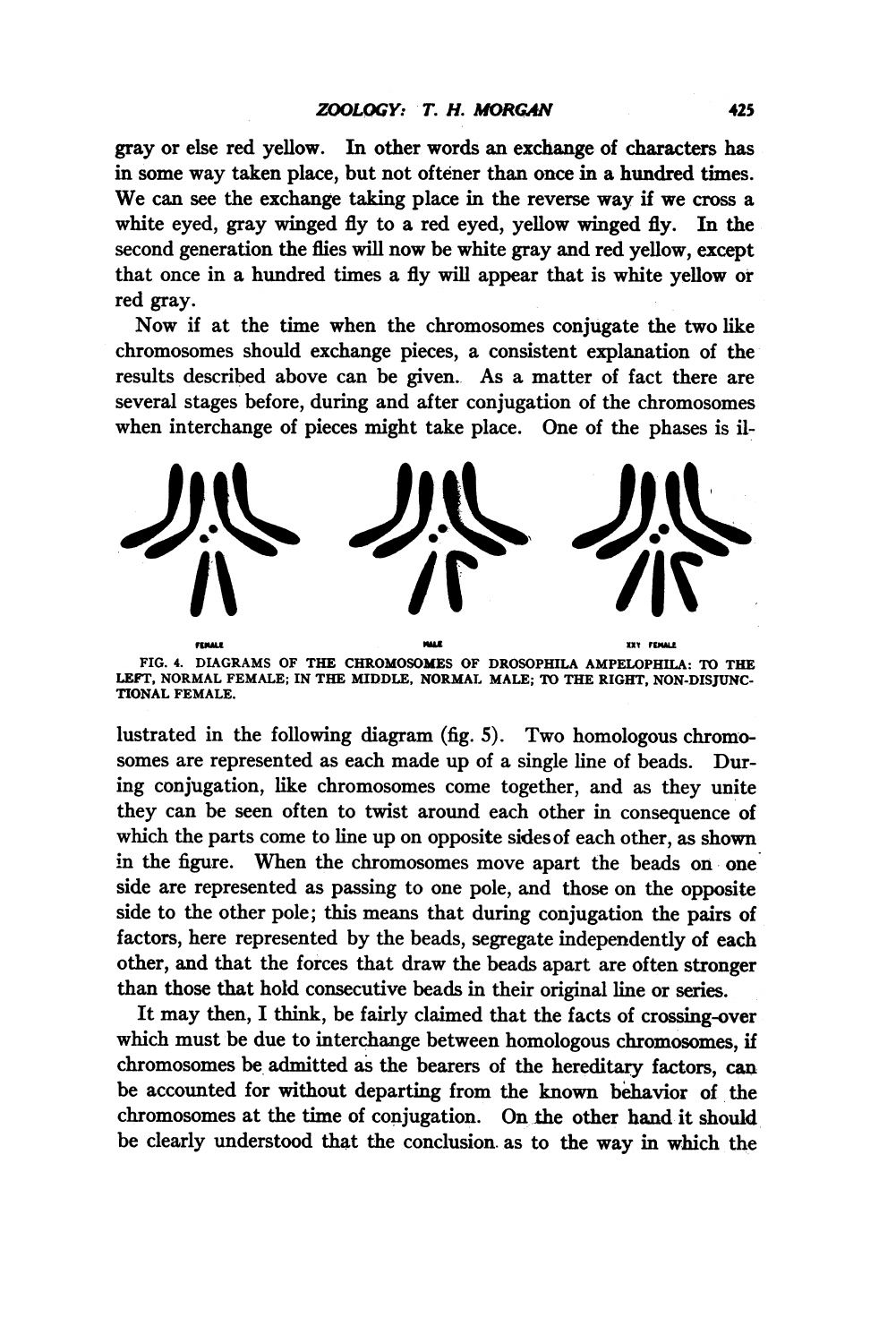interchange takes place is not as yet on the same footing as are the other relations previously described.

Non-disjunction. In some experiments carried out by Mr. C. B. Bridges a race of flies was found that gave in  $5\%$  of cases exceptional results. There were  $2\frac{1}{2}\%$  of males that were like their father (patroclinous) when the expectation was that all of the males should be like their mother, in the sex-linked character in question; and there were  $2\frac{1}{2}\%$  of females that were like their mother (matroclinous) when the expectation was that they should all be like their father. From certain evidence that <sup>I</sup> can not now consider, Bridges was led to suspect that an additional sex chromosome was present in the mother that gave these



FIG. 5. DIAGRAM ILLUSTRATING CROSSING OVER OF THE MEMBERS OF A PAIR OF HOMOLOGOUS CHROMOSOMES REPRESENTED BY A SERIES OF BLACK AND A SERIES OF WHITE CIRCLES.

results; and from certain genetic evidence it was predicted that this chromosome could be none other than the Y chromosome. A cytological study of these females has demonstrated that the inference was correct.

These XXY females contain three elements that might be expected to come together during conjugation. The following situation then arises: X and X may conjugate and later pass to opposite poles (one going into the polar body), and Y would then be left to go to either pole. Two classes of eggs would result namely XY and X eggs. On the other hand X and Y might conjugate and pass to opposite poles (one going into the polar body) and the other X would then be left to go to either pole. The two classes of eggs that would result are XX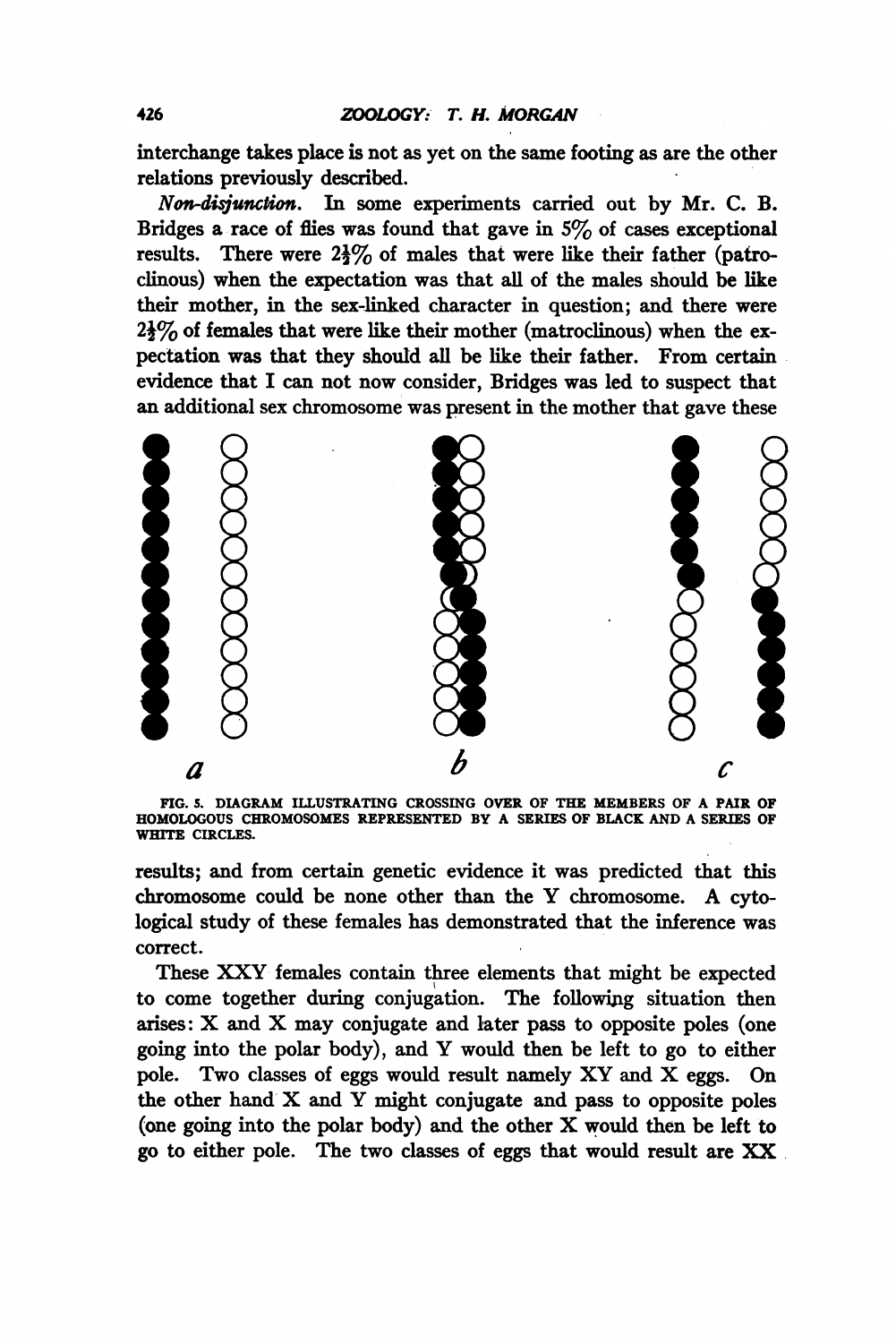and XY, There would be expected then, in all, four classes of eggs from an XXY female. These might be fertilized by the female producing sperm of a male with the results shown in  $(1)$ ,  $(2)$ ,  $(3)$ ,  $(4)$  of figure 6; or by a male producing sperm with the results shown in the lower line of the same figure  $(5)$ ,  $(6)$ ,  $(7)$ ,  $(8)$ . If the XXY female were <sup>a</sup> white eyed female (her two white bearing X's are represented by



FIG. 6. DIAGRAM TO ILLUSTRATE THE PRODUCTION OF FOUR CLASSES OF EGGS OF A WHITE EYED FEMALE THROUGH NON-DISJUNCTION, AND THEIR FERTILIZATION BY AN X-BEARING SPERM, GIVING ZYGOTES 1, 2, 3, 4; AND BY Y-BEARING SPERM, GIVING ZYGOTES 5, 6, 7, 8.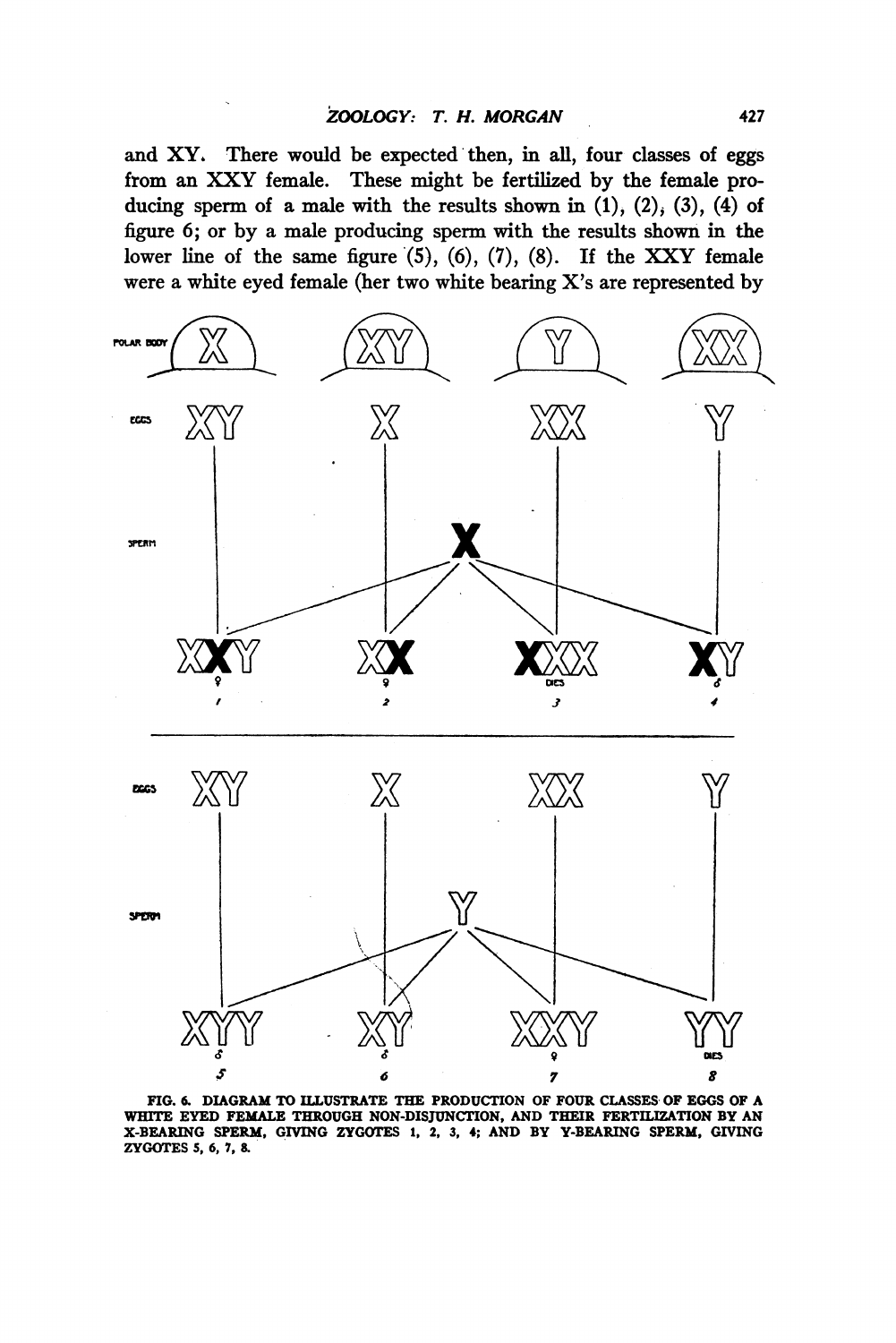the two open X's in the diagram) and if she were fertilized by a red eyed male (whose single  $X$  is represented by the black  $X$  in the diagram) the offspring will be expected to fall into the eight classes shown in the same diagram. The exceptional sons (4) arise when <sup>a</sup> Y bearing egg is fertilized by a female producing sperm (which here carries the factor for red). Thus a female producing sperm gives rise to a male, because maleness results from one X and not from anything else in the nature of the sperm that made him. The exceptional daughters (7) are the white eyed XXY females which arise when an XX egg is fertilized by <sup>a</sup> male producing sperm. Here again we see that femaleness is due to the occurrence of two X chromosomes, and it makes no difference whence these two X's have come.

There are many ways in which the hypothesis that non-disjunction is due to the presence of <sup>a</sup> Y chromosome, in the females that give these unique results, can be tested. For instance, the exceptional white



FIG. 7. DIAGRAM TO ILLUSTRATE INTERFERENCE: THE DISTANCE BETWEEN THE POINTS WHERE THE HEAVY LINES CROSS REPRESENTS THE AVERAGE DISTANCE BETWEEN TWO POINTS OF CROSSING OVER: THE LIGHTER LINES INDICATE THE LESS FREQUENT POINTS OF CROSSING OVER IN THE PROTECTED REGION.

females should repeat the non-disjunctional process. In fact, all such white females give non-disjunction. On the other hand the exceptional red males should neither give, nor transmit, non-disjunction, and this has been found to be true. The red females should be of two kinds; half (2) are expected to behave like normal females, and half (1) should show non-disjunction. These two kinds of females are found, and in equal numbers. There are two kinds of white males,  $XYY$  (5), and  $XY$  (6). The former should produce some  $XY$  spermatozoa. Such sperm The former should produce some XY spermatozoa. Such sperm would produce daughters, that would be XXY in composition, and from them non-disjunctional offspring are to be expected. This also has been tested and it has been found that half of the white males transmit through their daughters the peculiarity of non-disjunction. A diagram of <sup>a</sup> chromosome group of an XXY female is shown in figure 4.

Interference. If there is an average length of loop between crossingover points, it would seem to follow that the region of the chromosomes on each side of the point where crossing over occurs would be pro